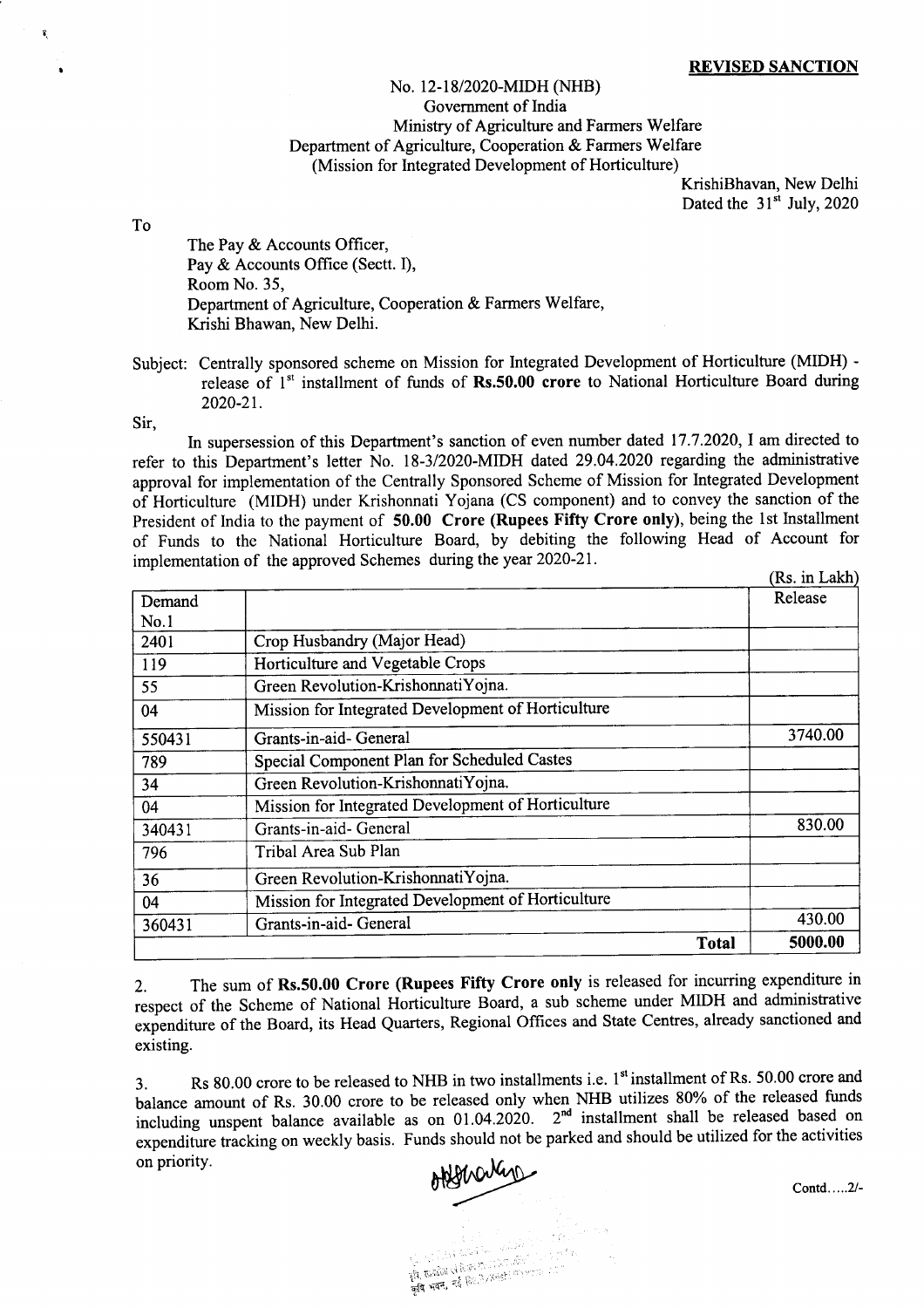4. The said Grants-in-aid will be subject to the following conditions: -

(a) The grants shall be utilized and disbursed by the concerned implementing agency in accordance with the Operational Guidelines, Annual Action Plan/Administrative Approval for the year 2020-21 and in accordance with the conditions stipulated in this letter.

(b) The implementing agency shall maintain proper accounts of the expenditure incurred and submit the statement of audited accounts and Utilization Certificate to this Department as soon as possible after the close of the financial year.

(c) The audited records of all assets (permanent or semi permanent) acquired wholly or substantially out of the grant to the implementing agency should be maintained as prescribed in General Financial Rule <sup>2017</sup>and shall be fumished to the Government of India annually foliowing the financial year to which it relates.

(d) Assets permanent or semi-permanent acquired wholly or substantially out of the grant by the Government of India shall not, without prior approval of the Government of India, be disposed of, encumbered or utilized for the purpose other than those for which the grant is being sanctioned.

(e) The accounts of the implementing agency shall be open to lntemal Audit of the principal Accounts Officer, Department of Agriculture  $\&$  Cooperation as well as the Statutory Audit by the Comptroller & Auditor General of India at his discretion and he shall have the right to demand the production of books, accounts, connected vouchers and other documents and papers in this regard.

(0 The concerned implementing agency shall furnish the physical and financial progress report to this Department on monthly basis in the prescribed format.

!g) The Implementing Agencies will follow other terms and conditions contained in the General Financial Rules 2017, as amended from time to time.

(h) Any unspent balance of grant, which is not spent for the purpose for which it is sanctioned during the financial year shall be refunded to the Government of lndia or adjusted for further utilization at the end of the financial year. The funds shall be transferred electronically through RTGS System/Demand Draft to the Implementing Agencies.

(i) All grantee institutions shall submit Utilization certificates on pFMS.

0) The further use of Grants in Aid being released by this Sanction order, is to be done through EAT module of PFMS. The Utilization Certificate not supported by the EAT module data is likely to be rejected and expenditure is not to be treated as regular. The agency would be forced to refund the amount received as the expenditure not appearing in EAT module data is not be taken as expenditure incurred in accordance with the terms and conditions of this Sanction order.

5. This issues with the concurrence of the Finance Division vide their Dy. No.84444-FTS/SS&FA dated 14.7.2020.

Contd....3/-

Allenation  $\sim$   $\sim$